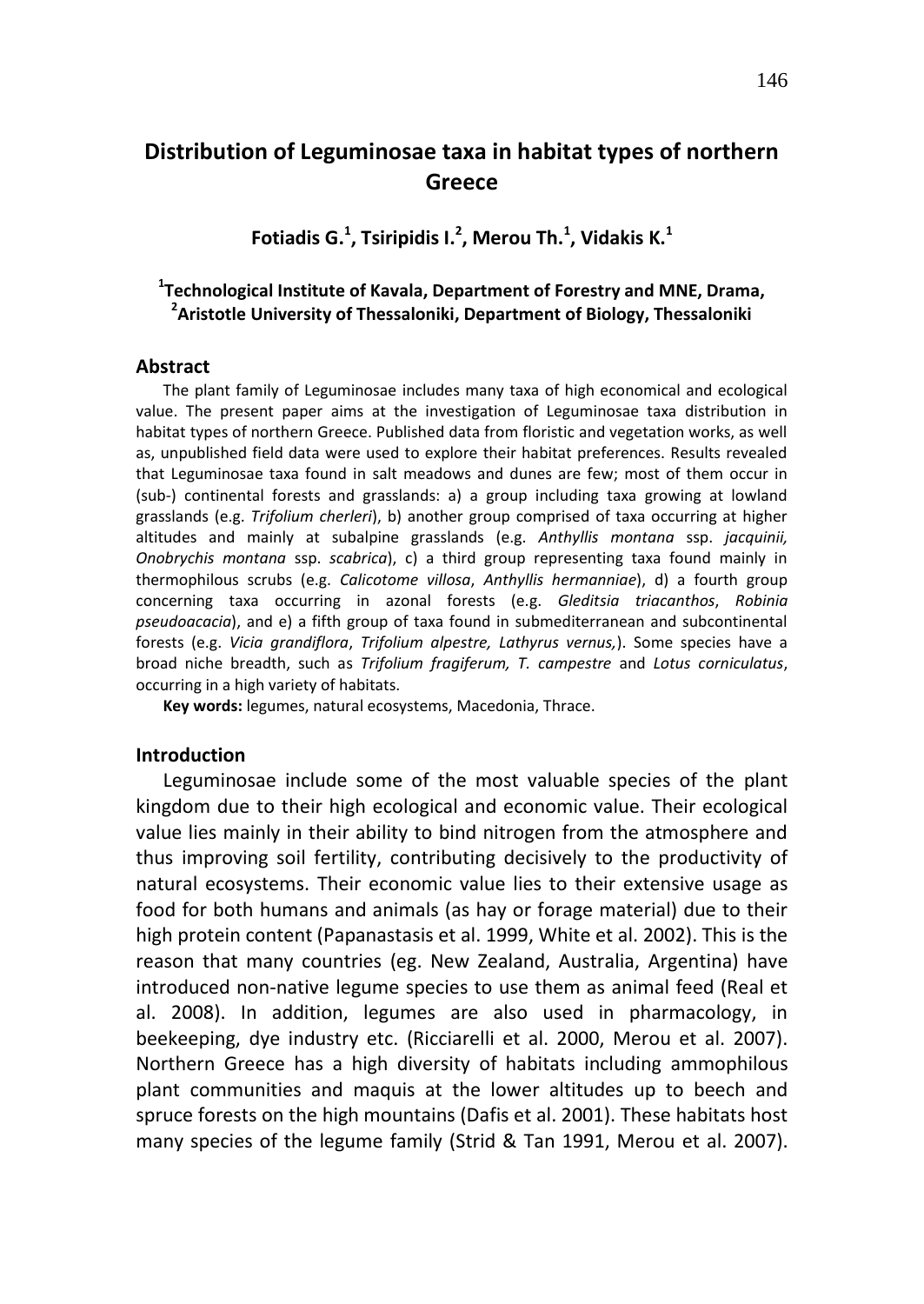The aim of this study is to investigate the legume taxa distribution in habitat types in the area of northern Greece.

### **Materials and Methods**

The study area comprises northern Greece and covers, specifically, Macedonia and Thrace. In this area, many habitat types and species of high conservation value occur, a fact that is evident from the high number of sites dedicated to conservation of biodiversity (e.g. NATURA 2000 sites, Ramsar sites; Dafis et al. 2001). The main vegetation types found in the area are coastal, wetland, grassland (natural and semi-natural), shrubland, deciduous broadleaved forests, sub-continental broadleaved deciduous forests and coniferous forests. In the lowlands, natural vegetation is scarce, replaced mainly by rural and urban lands.

Data used in the analyses come from published and unpublished relevés concerning the study area. A database was created including, approximately, 3700 relevés of different authors and from different localities (reference list of data sources are available from the authors upon request). Additionally, 1123 unpublished relevés were included in the data base. Relevés data were imported in Juice 7.0 (Tichý 2001) software. Taxa with absolute constancy equal or lower to four were omitted before the analyses to reduce noise. Relevés were classified by means of TWINSPAN analysis (Hill 1979). Three pseudospecies cut-levels, namely 0, 5 and 25, were used. In the analyzed data, 127 legume taxa occurred. The relative constancy of these species in the distinguished vegetation units was used to determine their fidelity to certain vegetation types, applying the algorithm of Tsiripidis et al. (2009).

Nomenclature of taxa follows Strid & Tan (1997, 2002), Greuter et al. (1984-1989), Strid (1986), Strid & Tan (1991) and Tutin et al. (1968-1993).

### **Results and Discussion**

TWINSPAN analysis distinguished at the second level of divisions the coastal vegetation (170 relevés), the inland aquatic vegetation (130 relevés) (these two former vegetation types host few Leguminosae taxa; e.g. *Trifolium tomentosum*), the synanthropic vegetation (58 relevés), where 12 Leguminosae taxa are found (mainly of genus *Vicia*), and the subcontinental forests and grasslands. Higher levels of divisions were applied in the latter vegetation group (see Table 1), where most of the Leguminosae taxa occur. These divisions revealed the existence of several generalists legumes (e.g. *Trifolium nigrescens, Medicago rigidula, Trifolium tenuifolium*), occurring in many vegetation types, albeit their preference to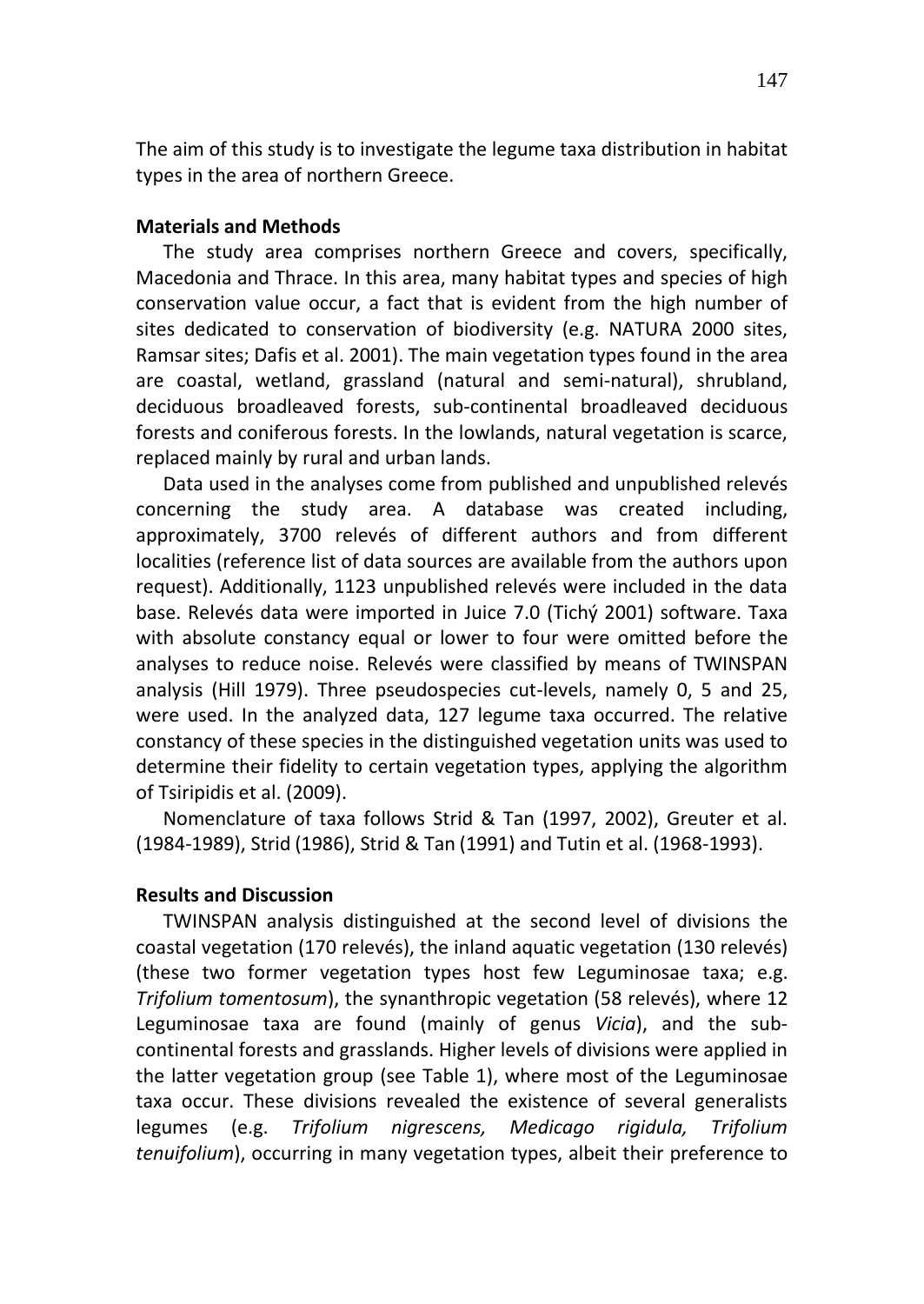the thermophilous deciduous broadleaved forests. Most of these species are not diagnostic of forest vegetation classes (Braun-Blanquet (1964) hierarchical classification), but of vegetation types without tree cover (see Mucina 1997). These species have entered in the thermophilous deciduous broadleaved forests because of the forest structure (e.g. coppice forests) as well as their degradation due to intense logging or grazing (Theodoropoulos 1991, Fotiadis 2004).

**Table 1.** Relative constancy of Leguminosae taxa in the vegetation units of northern Greece. Dark grey color indicate a positive fidelity of taxa to certain vegetation groups and light grey color indicate a negative fidelity vs. the former vegetation groups and a positive one vs. the rest groups. (1: coastal vegetation, 2: inland aquatic vegetation, 3: synanthropic vegetation, 4: lowland meadows, 5: subalpine grasslands, 6: shrublands of low canopy and degraded, and shrub like oak forests, 7: thermophilous shrublands of evergreen and deciduous broadleaved species, 8: azonal forests, 9: thermophilous, sub-Mediterranean deciduous broadleaved forests, 10: subcontinental broadleaved deciduous forests)

| Groups                            | 1                         | 2                   | 3                       | 4                            | 5                   | 6                    | 7                   | 8               | 9                | 10             | Groups                                 | $\mathbf{1}$   | $\overline{2}$ | 3                          | 4              | 5                       | 6                   | $\overline{7}$       | 8                               | 9<br>10                |
|-----------------------------------|---------------------------|---------------------|-------------------------|------------------------------|---------------------|----------------------|---------------------|-----------------|------------------|----------------|----------------------------------------|----------------|----------------|----------------------------|----------------|-------------------------|---------------------|----------------------|---------------------------------|------------------------|
| Lotus preslii                     | 100                       | $\bf{0}$            | $\bf{0}$                | $\overline{0}$               | $\bf{0}$            | Ō                    | $\bf{0}$            | $\theta$        | $\mathbf{0}$     | $\bf{0}$       | Bituminaria bituminosa                 | $\overline{0}$ | $\theta$       |                            | $\bf{0}$       | $\bf{0}$                | $\Omega$            | $50^{\circ}$         | $\alpha$<br>4                   | $\theta$               |
| Medicago marina                   | 100                       | $\bf{0}$            | $\bf{0}$                | $\overline{0}$               | $\bf{0}$            | $\ddot{\mathbf{0}}$  | $\bf{0}$            | $\theta$        | $\bf{0}$         | $\bf{0}$       | Astragalus monspessulanus              | $\theta$       | $\mathbf{0}$   | 0                          | $\bf{0}$       | $\mathbf Q$<br>.09      | .03<br>$\mathbf{a}$ | 33.3                 | $\overline{0}$<br>54.5          | $\theta$               |
| Trifolium tomentosum              | 91.7                      | $\theta$            | $\theta$                | $\overline{0}$               | $\bf{0}$            | 33<br>s              | $\theta$            | $\theta$        | $\bf{0}$         | $\bf{0}$       | Trifolium patens                       | $\bf{0}$       | 76             | 52<br>$\circ$              | $\bf{0}$       | $\theta$                | $\theta$            | 23.8                 | 381<br>23.8                     | $\bf{0}$               |
| Lotus glaber                      | 66.7                      | 25                  | $\overline{0}$          | $\bf{0}$                     | Ō                   | 0                    | $\bf{0}$            | 8.33            | $\theta$         | $\Omega$       | Trifolium physodes                     | $\theta$       | $\Omega$       | Ō                          | 0              | $\theta$                | $\bf{0}$            | $\theta$             | Ō<br>100                        | $\theta$               |
| Melilotus albus                   | 52                        | 20                  | $\overline{0}$          | $\overline{0}$               | $\bf{0}$            | $\ddot{\mathbf{0}}$  | $\theta$            | 24              | $\overline{4}$   | $\bf{0}$       | Trifolium leucanthum                   | $\mathbf 0$    | $\theta$       | 0                          | $\mathbf{0}$   | $\theta$                | $\Omega$            | $\theta$             | $\overline{0}$<br>100           | $\ddot{\mathbf{0}}$    |
| Ononis spinosa                    | 444                       |                     | $\theta$                | $\overline{0}$               | $\theta$            | $\frac{36}{26}$<br>۶ |                     | $\theta$        | $\theta$         | $\theta$       | Medicago sativa                        | $\bf{0}$       | 14             | $\alpha$                   | $\theta$       | $\theta$                | $\theta$            | $\theta$             | $\alpha$<br>92.S                | $\theta$               |
| Lathyrus annuus                   | 0                         | $\theta$            | 100                     | $\bf{0}$                     | Ō                   | 0                    | $\theta$            | $\theta$        | $\theta$         | $\Omega$       | Lathyrus sphaericus                    | $\mathbf 0$    | $\theta$       | Ō                          | Ō              | $\theta$                | 37<br>3             | 2.25                 | 2.25<br>92.1                    | $\bf{0}$               |
| Trigonella foenum-graecum         | 0                         | $\theta$            | 100                     | $\overline{0}$               | $\bf{0}$            | $\ddot{\mathbf{0}}$  | $\theta$            | $\bf{0}$        | $\theta$         | $\Omega$       | Lathyrus digitatus                     | $\theta$       | $\theta$       | $\alpha$                   | $\bf{0}$       | $\theta$                | $\theta$            | 10                   | $\alpha$<br>$\alpha$            | $\bf{0}$               |
| Vicia hybrida                     | $\overline{0}$            | $\theta$            | 100                     | $\overline{0}$               | $\theta$            | $\ddot{\mathbf{0}}$  | $\theta$            | $\bf{0}$        | $\theta$         | $\bf{0}$       | Lens nigricans                         | $\mathbf 0$    | $\theta$       | Ō                          | $\bf{0}$       | $\mathbf{I}$            | $\theta$            | $\theta$             | $\overline{0}$<br><b>88.9</b>   | $\theta$               |
| Vicia narbonensis                 | $\overline{0}$            | $\ddot{\mathbf{0}}$ | 97.                     | $\overline{0}$               | $\bf{0}$            | 0                    | $\ddot{\mathbf{0}}$ | $\mathbf{0}$    | 2.7              | $\bf{0}$       | Trifolium striatum                     | $\overline{0}$ | $\theta$       | $\ddot{\mathbf{0}}$        | $\mathbf{0}$   | $\theta$                | 12.5                | $\bf{0}$             | 87.5<br>$\overline{0}$          | $\ddot{\mathbf{0}}$    |
| Vicia peregrina                   | $\overline{0}$            | $\theta$            | 97.3                    | $\overline{0}$               | $\bf{0}$            | 2.7                  | $\theta$            | $\theta$        | $\theta$         | $\mathbf{0}$   | Lathyrus inconspicuus                  | $\theta$       | $\theta$       | $\ddot{\mathbf{0}}$        | $\mathbf{0}$   | 12.5                    | $\Omega$            | $\theta$             | $0$ 87.5                        | $\theta$               |
| Vicia lutea                       | $\overline{0}$            | $\theta$            | $Q_1$                   | $\Omega$                     | $\theta$            | 0                    | $\theta$            | $\bf{0}$        | $\overline{4}$   | $\Omega$       | Vicia tenuifolia                       | $\theta$       | $\theta$       | Ō                          | $\mathbf{0}$   | 2.5                     | 0.83                | 5                    | $\overline{0}$<br>84.2          | 7.5                    |
| Lathyrus cicera                   | $\mathbf 0$               | $\theta$            | 91.2                    | $\overline{0}$               | $\bf{0}$            | 0                    | 94<br>э             | $\mathbf{0}$    | 5.88             | $\bf{0}$       | Trifolium aureum                       | $\theta$       | $\theta$       | $\alpha$                   | $\theta$       | $\theta$                | $\theta$            | $\theta$             | οI<br>83.3                      | 16.7                   |
| Vicia pannonica                   | $\alpha$                  | $\theta$            | 88<                     | $\overline{0}$               | $\bf{0}$            | $\ddot{\mathbf{0}}$  | $\theta$            | $\Omega$        | 111              | $\theta$       | Lathyrus nissolia                      | $\mathbf 0$    | $\theta$       |                            | $\theta$       | $\bf{0}$                | 15.5 1.72           |                      | 82.8<br>$\Omega$                | $\theta$               |
| Melilotus indicus                 | 28.6                      | $\bf{0}$            | 64.3                    | $\bf{0}$                     | $\bf{0}$            | 0                    | $\bf{0}$            | 14              | $\bf{0}$         | $\bf{0}$       | Trifolium sebastianii                  | $\mathbf 0$    | $\theta$       | $\ddot{\mathbf{0}}$        | $\bf{0}$       | $\theta$                | $\Omega$            | 20                   | $\overline{0}$<br>$\mathbf{8}$  | $\theta$               |
| Coronilla scorpioides             | $\alpha$                  | $\theta$            | $\overline{\mathbf{S}}$ | $\theta$                     | 24                  | 4                    | $\Delta$            | $\theta$        | $12 \frac{1}{2}$ | $\Omega$       | Vicia grandiflora                      | $\theta$       | $\theta$       | Ō                          | 0.9            | $\theta$                | 4.48                | 2.69                 | 10.3<br>79.4                    | 2.24                   |
| Lotus pedunculatus                | $\ddot{\mathbf{0}}$       |                     |                         | 66.                          | Ō                   | $\ddot{\mathbf{0}}$  | $\theta$            | $\theta$        | $\theta$         | $\Omega$       | Dorycnium pentaphyllum                 | $\mathbf 0$    | $\theta$       |                            | $\theta$       | Ō                       |                     | $\bf{0}$             | 13.8<br>79 <sup>°</sup>         | 6.9                    |
| Trifolium cherleri                | 0                         | $\theta$            |                         | 10                           | $\ddot{\mathbf{0}}$ | $\ddot{\mathbf{0}}$  | $\theta$            | $\bf{0}$        | $\bf{0}$         | $\bf{0}$       | Vicia hirsuta                          | $\mathbf 0$    | $\theta$       | Ō                          | 0.4            | $\Omega$                | 2.39                | 3.59                 | 78.9<br>4.78                    | 9.96                   |
| Trifolium strictum                | $\alpha$                  | $\theta$            |                         | 10 <sup>6</sup>              | Ō                   | $\alpha$             | $\theta$            | $\theta$        | $\theta$         | $\Omega$       | Trifolium subterraneum                 | $\theta$       | $\theta$       | Ō                          | 1.79           | $\theta$                | 107                 | 179                  | 714<br>786                      | $\theta$               |
| Lotus angustissimus               | $\alpha$                  | $\theta$            |                         | 92                           | Ō                   | $\ddot{\mathbf{0}}$  | 7.69                | $\bf{0}$        | $\theta$         | $\Omega$       | Vicia tetrasperma                      | $\theta$       | $\mathbf{0}$   | $\theta$                   | $\theta$       | $\theta$                | 1.53                | $\mathbf{0}$         | 0.76<br><b>77.9</b>             | 19.8                   |
| Trifolium purpureum               | 14.3                      | $\theta$            | $\mathbf{0}$            | 71.                          |                     | 0.14.3               | $\theta$            | $\,0$           | $\bf{0}$         | $\bf{0}$       | Trifolium ochroleucon                  | $\mathbf 0$    | $\theta$       | Ō                          | $\theta$       | 4                       | $\Omega$            | $\bf{0}$             | 0.8<br>76.8                     | 18.4                   |
| Medicago monspeliaca              | $\alpha$                  | $\theta$            | $\theta$                | 37'                          | οI                  | $\mathcal{P}$        | $\theta$            | 25 <sub>1</sub> | 12.5             | $\Omega$       | Chamaecytisus triflorus aggr.          | $\mathbf 0$    | $\theta$       | Ō                          | $\bf{0}$       | $\mathfrak{D}$<br>16    | $\mathbf{0}$        | 3.88                 | $\Omega$<br>76.7                | 17.2                   |
| Hippocrepis ciliata               | $\overline{0}$            | $\theta$            | $\theta$                | 57.                          | $\Omega$            | 14.3                 | 28.6                | $\theta$        | $\theta$         | $\bf{0}$       | Vicia cassubica                        | $\mathbf 0$    | $\theta$       | $\theta$                   | ö              | $\theta$                | $\overline{0}$      | $\theta$             | 25<br>75                        | 22.5                   |
| Onobrychis caput-galli            | $\overline{0}$            | $\theta$            | $\Omega$                | 38.                          | Ō                   | $\bf{0}$             | 15.4                | $\Omega$        | 30.8             | 15.4           | Cytisus procumbens                     | $\theta$       | $\theta$       | Ō                          | $\mathbf{0}$   | 25                      | $\bf{0}$            | $\theta$             | $\overline{0}$<br>75            | $\theta$               |
| Trifolium tenuifolium             | $\overline{0}$            | $\theta$            | $\Omega$                | 43.                          | $\theta$            | $\ddot{\mathbf{0}}$  | 18.8                | $\vert$         | 37.5             | $\Omega$       | Trifolium alpestre                     | $\theta$       | $\mathbf{0}$   | $\ddot{\mathbf{0}}$        | $\mathbf{0}$   | 6.49                    | 1.62                | 1.35                 | 27<br>74.3<br>$\theta$          | 15.9                   |
| Trifolium scabrum                 | $\alpha$                  | $\theta$            | $\theta$                | 56.                          | $\bf{0}$            | $\ddot{\mathbf{0}}$  | 16.7                | $\vert$         | 26.7             | $\theta$       | Dorycnium herbaceum                    | $\theta$       | $\mathbf{0}$   | $\theta$                   | $\overline{2}$ | 6.12                    | 6.12                | 3.06                 | 73.5<br>$\Omega$                | 1.02                   |
| Medicago minima                   | $\overline{0}$            | $\theta$            | $\Omega$                | 38.4                         | 6.85                | 4 1 1                | 17.8                | 1.37            | 31.5             | $\Omega$       | Colutea arborescens ssp. arboresce: 7. | 14             | $\overline{0}$ | $\ddot{\mathbf{0}}$        | Ō              |                         | $\Omega$            | $\Omega$             | 71.4<br>7.14                    | 14.3                   |
| Genista Ivdia                     | $\overline{0}$            | $\bf{0}$            | $\mathbf{0}$            | 21.6                         | 37.5                | Ō                    | $\theta$            | $\Omega$        | 8.11             |                | Lathyrus aphaca                        | $\theta$       | $\theta$       | 19                         | $\mathbf{0}$   | $\theta$                | $\,0\,$             | 1.59                 | 71.4<br>7.94                    | $\theta$               |
| Anthyllis aurea                   | $\alpha$                  | $\ddot{\mathbf{0}}$ | $\theta$                | $\Omega$                     | 100                 | $\ddot{\mathbf{0}}$  | $\theta$            | $\theta$        | $\theta$         | $\bf{0}$       | Vicia villosa                          | $\bf{0}$       | 66             | 25.2                       | $\mathbf{0}$   | $\theta$                | 4.46                | 6.25                 | 17.9<br>69.6                    | 1.79                   |
| Anthyllis montana ssp. jacquinii  | $\overline{0}$            | $\theta$            | $\overline{0}$          | $\overline{0}$               | 100                 | $\ddot{\mathbf{0}}$  | $\theta$            | $\bf{0}$        | $\theta$         | $\Omega$       | Adenocarpus complicatus                | $\theta$       | $\theta$       | Ō                          | 154            |                         | $\Omega$            | 15.4                 | 69.2<br>0l                      | $\theta$               |
| Onobrychis montana ssp. scardica  | $\overline{0}$            | $\theta$            | $\overline{0}$          | $\overline{0}$               | 100                 | $\ddot{\mathbf{0}}$  | $\theta$            | $\mathbf{0}$    | $\theta$         | $\bf{0}$       | Medicago lupulina                      | $\theta$       | $\overline{2}$ | $\alpha$                   | ö              | $\theta$                | 4.08                | 4.08                 | 4.08<br>67.3                    | 20.4                   |
| Astragalus angustifolius          | $\alpha$                  | $\theta$            | $\overline{0}$          | $\overline{0}$               | 93.3                | $\ddot{\mathbf{0}}$  | $\theta$            | $\mathbf{0}$    | 6.67             | $\Omega$       | Chamaecytisus supinus                  | $\theta$       | $\theta$       | Ō                          | $\bf{0}$       | 1.89                    | 3.77                | 7.55                 | 3.77<br>66                      | 17                     |
| Hippocrepis comosa                | $\alpha$                  | $\theta$            | $\overline{0}$          | $\overline{0}$               | 92.9                | $\ddot{\mathbf{0}}$  | $\theta$            | $\mathbf{0}$    | 7.14             | $\Omega$       | Genista tinctoria                      | $\mathbf 0$    | $\theta$       | Ō                          | $\bf{0}$       | 4.97                    | $\Omega$            | 18                   | 65.6<br>$\Omega$                | 11.5                   |
| Genista depressa                  | $\alpha$                  | $\theta$            | $\overline{0}$          | $\mathbf{0}$                 | 84.6                | $\ddot{\mathbf{0}}$  | $\theta$            | $\bf{0}$        | $\mathbf{0}$     | 15.4           | Vicia lathyroides                      | $\theta$       | $\theta$       | $\ddot{\mathbf{0}}$        | 2.56           | $\theta$                | 192                 | 7.69                 | 65.4<br>513                     | $\theta$               |
| Chamaecytisus polytrichus         | $\alpha$                  | $\theta$            | $\theta$                | $\mathbf{0}$                 | 83.                 | $\ddot{\mathbf{0}}$  | $\theta$            | $\bf{0}$        | $\mathbf{0}$     | 16.7           | Medicago orbicularis                   | $\theta$       | $\theta$       | 25                         | $\theta$       | $\bf{0}$                | 12.5                | $\theta$             | $\overline{0}$<br>62.5          | $\theta$               |
| Anthyllis vulneraria              | $\alpha$                  | $\theta$            | $\overline{0}$          | 18.2                         | 72.7                | 3.03                 | $\theta$            | $\mathbf{0}$    | 6.06             | $\Omega$       | Ornithopus compressus                  | $\mathbf 0$    | $\theta$       | O                          | 11             | $\theta$                | 19.5                | 6.1                  | 62.2<br>$\gamma$<br>ı           | $\theta$               |
| Trifolium heldreichianum          | $\alpha$                  | $\theta$            | $\Omega$                | $\mathbf{0}$                 | 71.                 | $\ddot{\mathbf{0}}$  | $\theta$            | $\theta$        | 20               | 8.89           | Trifolium glomeratum                   | $\bf{0}$       | 76             | Ō                          | 19             | $\theta$                | 4.76                | 9.52                 | $\overline{0}$<br>61.9          | $\theta$               |
| Trifolium fragiferum              |                           | 4                   | $\overline{0}$          | $\overline{0}$               | $\epsilon$          | $\theta$             | $\theta$            | $\mathbf{0}$    | $\bf{0}$         | 2.86           | Dorycnium hirsutum                     | $\theta$       | $\mathbf{0}$   | $\Delta$<br>O <sub>R</sub> | 12.3           | $\bf{0}$                | $\mathbf{0}$        | 20.4                 | 4.08<br>59.2                    | $\theta$               |
| Onobrychis gracilis               | 0                         | $\theta$            | $\overline{0}$          | $\overline{0}$               | $\bf{0}$            | 57.9                 | 31f                 |                 | 0.10.5           | $\Omega$       | Lathyrus grandiflorus                  | $\theta$       | $\mathbf{0}$   | 182                        | Ō              | $\theta$                | $\overline{0}$      | $\theta$             | $\overline{0}$<br>54.6          | 27.3                   |
| Pisum sativum ssp. sativum        | $\alpha$                  | $\theta$            | $\overline{0}$          | $\overline{0}$               | $\theta$            | $\alpha$             | 100                 | $\mathbf{0}$    | $\theta$         | $\mathbf{0}$   | Ononis pusilla                         | $\theta$       | $\theta$       |                            | $\mathbf{0}$   | 18.2                    | 9.09                | 18.2                 | $\overline{0}$<br>54.5          | $\theta$               |
| Calicotome villosa                | $\alpha$                  | $\theta$            | $\overline{0}$          | $\overline{0}$               | $\bf{0}$            | $\ddot{\mathbf{0}}$  | 96.2                |                 | 0.3.77           | $\mathbf{0}$   | Genista carinalis                      | $\theta$       | $\theta$       | 0                          | 0.28           | 12.2                    | 5.82                | 5.26                 | $\overline{0}$<br>54.3          | 22.2                   |
| Cercis siliquastrum               | $\overline{0}$            | $\theta$            | $\overline{0}$          | $\overline{0}$               | $\bf{0}$            | $\ddot{\mathbf{0}}$  | 881                 |                 | 0.11.8           | $\bf{0}$       | Trifolium arvense                      | 3.91           | $\theta$       | $\ddot{\mathbf{0}}$        | 18             | $\bf{0}$                | 20.3                | 14 1                 | 1.56<br>39.8                    | 2.34                   |
| Cytisus villosus                  | $\alpha$                  | $\theta$            | $\overline{0}$          | $\overline{0}$               | $\bf{0}$            | $\ddot{\mathbf{0}}$  | 83.3                |                 | 0.16.7           | $\overline{0}$ | Trifolium repens                       | $\bf{0}$       | 52             | 52<br>$\mathbf Q$          | $\mathbf{0}$   | 16.7                    | 2.38                | $\mathbf{0}$         | 3.57<br>39.3                    | 19                     |
| Trifolium grandiflorum            | $\alpha$                  | $\theta$            | $\overline{0}$          | $\overline{0}$               | $\bf{0}$            | $\ddot{\mathbf{0}}$  | s                   | $\overline{0}$  | 20               | $\bf{0}$       | Trifolium hybidum                      | $\mathbf 0$    | $\theta$       | Ō                          | $\mathbf{0}$   | 25                      | $\theta$            |                      | 25 12.5                         | 37.5                   |
| Spartium junceum                  | $\alpha$                  | $\theta$            | $\theta$                | $\overline{0}$               | $\bf{0}$            | $\ddot{\mathbf{0}}$  | 78.9                |                 | 021.1            | $\bf{0}$       | Chamaecytisus eriocarpus               | $\theta$       | $\mathbf{0}$   | 0                          | 0              | 311                     | $\bf{0}$            | $\theta$             | $\bf{0}$<br>11.1                | 57.8                   |
| Anthyllis hermanniae              | 12.1                      | $\theta$            | $\overline{0}$          | 62<br>$\boldsymbol{\hat{x}}$ | $\ddot{\mathbf{0}}$ | 45                   | 60.3                |                 | 0.15.5           | $\bf{0}$       | Astragalus glycyphyllos                | $\theta$       | $\theta$       | Ō                          | $\mathbf{0}$   | $\theta$                | $\mathbf{0}$        | $\bf{0}$             | 17.9<br>54.7                    | 27.4                   |
| Lupinus angustifolius             | $\overline{0}$            | $\theta$            | $\overline{0}$          | $\overline{0}$               | $\bf{0}$            | 0                    | 661                 | $\overline{0}$  | 33.3             | $\bf{0}$       | Securigera varia                       | $\theta$       | $\theta$       | Ō                          | $\mathbf{0}$   | 15.9                    | $\mathbf{0}$        | $\gamma$<br>$\alpha$ | $\overline{0}$<br>56.8          | 2 <sup>4</sup>         |
| Gleditsia triacanthos             | $\theta$                  | $\theta$            | $\theta$                | $\overline{0}$               | $\bf{0}$            | $\bf{0}$             | $\theta$            | 100             | $\theta$         | $\bf{0}$       | Trifolium medium                       | $\mathbf 0$    | $\mathbf{0}$   | 0                          | 0              | 1.9                     | $\mathbf{0}$        | $\overline{0}$       | 5.24<br>61.4                    | 31.4                   |
| Amorpha fruticosa                 | $\ddot{\mathbf{0}}$       | 14                  | $\theta$                | $\overline{0}$               | $\ddot{\mathbf{0}}$ | $\ddot{\mathbf{0}}$  | $\theta$            | 92.9            | $\theta$         | $\mathbf{0}$   | Trifolium pignantii                    | $\overline{0}$ | $\theta$       | ö                          | $\theta$       | $\Omega$                | $\theta$            | $\mathbf{0}$         | 0.59                            | 70.6 28.8              |
| Robinia pseudoacacia              | $\overline{0}$            | $\theta$            | $\Omega$                | $\overline{0}$               | $\ddot{\mathbf{0}}$ | $\ddot{\mathbf{0}}$  | $\ddot{\mathbf{0}}$ | 92              | 8                | $\mathbf{0}$   | Trifolium pratense                     | $\theta$       | $\theta$       | $\alpha$                   | $\mathbf{0}$   | 17.6                    | 8.82                | $\theta$             | 17.6<br>29.4                    | 26.5                   |
| Melilotus officinalis             | $\ddot{\mathbf{z}}$<br>14 | $\theta$            | $\theta$                | $\overline{0}$               | $\vert 0 \vert$     | 28.6                 | 7.14                | 35.7            | 14.3             | $\theta$       | Vicia cracca                           | $\overline{0}$ | $\bf{0}$       | 0                          | 63<br>O        | 13<br>$\mathbf{\hat{}}$ | 1.88                |                      | 01.25                           | 61.9 31.3              |
| Medicago polymorpha               | 0                         | $\vert$             | 311                     | $\overline{0}$               | $\bf{0}$            | 222                  | 2.22                | 17.8            | 46.7             | $\theta$       | Vicia laeta                            | $\theta$       | $\mathbf{0}$   | $\ddot{\mathbf{0}}$        | $\mathbf{0}$   | $\theta$                | $\theta$            | $\mathbf{0}$         | 42.9<br>4.76                    | 52d                    |
| Vicia sativa                      | $\theta$                  | $\vert$             | 49.4                    | $\overline{0}$               | $\theta$            | $\ddot{\mathbf{0}}$  | 2.33                | 30.2            | 60.5             | 6.98           | Lathyrus laxiflorus                    | $\mathbf 0$    | $\theta$       | Ō                          | 0              | $\theta$                | $\bf{0}$            | $\theta$             | 58.1<br>$\Omega$                | 41.9                   |
| Trifolium nigrescens              | 5                         | 5                   | $\Omega$                | 35                           | $\overline{0}$      | $\overline{2}$       | $\bf{0}$            | 7.5             | 22.5             | $\bf{0}$       | Lathyrus niger ssp. niger              | $\overline{0}$ | $\bf{0}$       | Ō                          | $\bf{0}$       | $\bf{0}$                | $\theta$            | $\theta$             | 70.8<br>$\overline{0}$          | 29.2                   |
| Trifolium campestre               | $\overline{0}$            | $\mathbf{0}$        | 0.96                    | 26 <sup>2</sup>              | 2.87                | 16.7                 | 8.13                | 0.96            | 40.7             | 3.35           | Lathyrus venetus                       | $\theta$       | $\theta$       | $\theta$                   | $\bf{0}$       | $\theta$                | $\theta$            | $\theta$             | 543<br>$\overline{0}$           | 45 <sup>2</sup>        |
| Astragalus onobrychis             | $\alpha$                  | $\theta$            |                         | $\overline{3}$               | $\alpha$            | 20                   | 4                   | d               | $\overline{36}$  | $\mathbf{0}$   | Trifolium velenovskyi                  | $\overline{0}$ | $\theta$       | Ō                          | $\mathbf{0}$   | $\bf{0}$                | $\theta$            | $\theta$             | 0, 6.67                         | 93.3                   |
| Trifolium angustifolium           | $\overline{0}$            | $\theta$            | $\theta$                | 25.5                         | οl                  | 22.4                 | 10.2                | $\vert$         | 41.8             | $\overline{0}$ | Lathyrus vernus                        | $\overline{0}$ | $\theta$       | $\ddot{\mathbf{0}}$        | $\bf{0}$       | $\bf{0}$                | $\bf{0}$            | $\boldsymbol{0}$     | 17 4.17<br>$\overline{A}$       | 91.7                   |
| Medicago rigidula                 | ó                         | $\theta$            | $\ddot{\mathbf{0}}$     |                              | 7.69                | 7.69                 | 231                 | $\overline{0}$  | 38.5             | $\theta$       | Lathyrus alpestris                     | $\mathbf 0$    | $\theta$       | 0                          | $\bf{0}$       | 1.79                    | $\mathbf{0}$        | $\theta$             | $\bf{0}$<br>8.93                | 89.3                   |
| Melilotus neapolitanus            | 0                         | $\theta$            | $\bf{0}$                | $\overline{0}$               | Ō                   |                      | 40                  | 20 <sub>2</sub> | 20               | $\overline{0}$ | Vicia sepium                           | $\theta$       | $\mathbf{0}$   | $\theta$                   | $\mathbf{0}$   | 13.6                    | $\theta$            | $\theta$             | $\bf{0}$                        | $\bf{0}$<br>86.4       |
| Medicago falcata                  | $\overline{0}$            | $\bf{0}$            | 25                      | 227                          | 227                 | 27.3                 | 6.82                | $\vert 0 \vert$ | 36.4             | $\overline{0}$ | Genista sagittalis                     | $\theta$       | $\theta$       | $\theta$                   | $\mathbf{0}$   | 18.8                    | $\theta$            | $\theta$             | $\theta$                        | $\overline{0}$<br>81.3 |
| <b>Trifolium</b> hirtum           | $\alpha$                  | $\theta$            | $\theta$                | $\theta$                     | $\bf{0}$            | 35.8                 | 1.49                | $\vert$         | 62.7             | $\bf{0}$       | Chamaecytisus austriacus               | $\mathbf 0$    | $\mathbf{0}$   | Ō                          | $\mathbf{0}$   | $\theta$                | $\mathbf{0}$        | $\Omega$             | $0$ 21.8                        | 782                    |
| Trifolium stellatum               | $\overline{0}$            | $\theta$            | $\overline{0}$          | $\overline{0}$               | $\overline{0}$      | 27.8                 | 27.8                | $\overline{0}$  | 44.4             | $\Omega$       | Lathyrus pratensis                     | $\theta$       | $\theta$       | $\theta$                   | $\bf{0}$       | 17.8                    | $\theta$            | $\mathbf{0}$         | 17.8<br>1.11                    | 63.3                   |
| Medicago arabica                  | $\theta$                  | $\bf{0}$            | 13.5                    | $\overline{0}$               |                     | $0$ 21.2             |                     | 0 32.7 32.7     |                  | $\overline{0}$ | Lotus corniculatus                     |                | 1.39 2.78      |                            |                |                         |                     |                      | 0 9.72 13.9 11.1 5.56 1.39 22.2 | 31.9                   |
| Hippocrepis emerus ssp. emeroides | $\theta$                  | $\theta$            | $\theta$                | $\bf{0}$                     | 10.8                |                      | $0$ 28.8            | 6.31            | 51 <sub>d</sub>  | 27             |                                        |                |                |                            |                |                         |                     |                      |                                 |                        |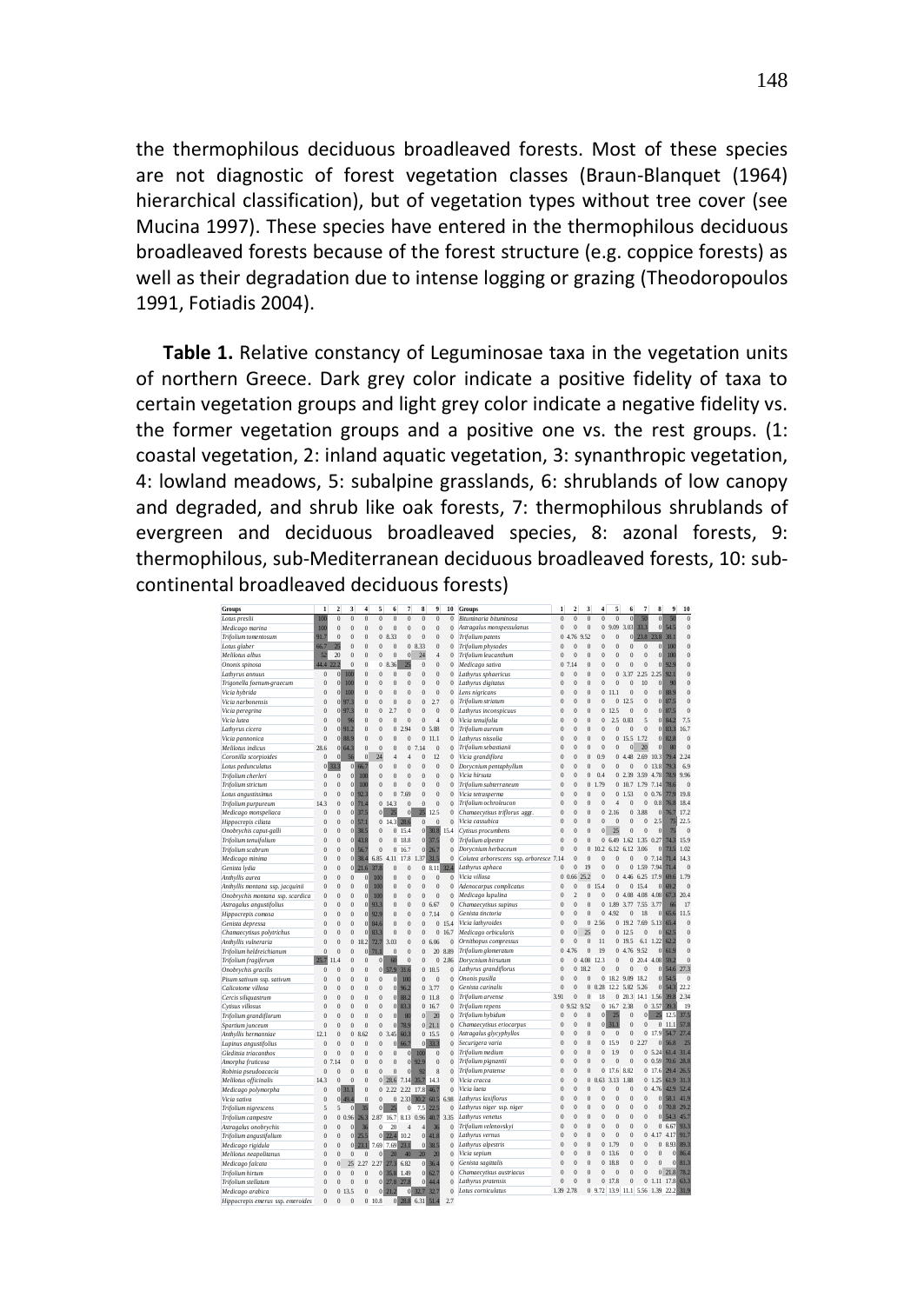Taxa showing a higher fidelity in the distinguished vegetation groups (Table 1) can be divided in five categories: a) taxa occurring most in lowland grasslands (e.g. *Trifolium cherleri*), b) those found in subalpine grasslands (e.g. *Anthyllis montana* ssp. *jacquinii, Astragalus angustifolius*); these taxa show a quite similar preference all over eastern Mediterranean (Güleryüz et al. 1998) and south Europe (Hennenberg & Bruelheide 2003), as well, c) taxa occurring in thermophilous shrublands (e.g. *Calicotome villosa, Anthyllis hermanniae*), d) taxa occurring more in azonal forests (e.g. *Amorpha fruticosa, Gleditsia triacanthos, Robinia pseudacacia*), and e) taxa preferring most the Sub-Mediterranean and sub-continental forests (e.g. *Trifolium striatum, Vicia grandiflora, Trifolium alpestre, Lathyrus vernus, Chamaecytisus austriacus*).

Results show that many legume taxa from those included in our analyses show a preferential occurrence to certain habitat and thus have a more or less narrow niche breadth. However, their distribution to habitat types in northern Greece has been affected by the history of disturbances and land use, factors which seems to have broadened legume species niche and not to have restricted their distribution. Furthermore, the Mediterranean climate of the study area, and its transition to sub-continental at the higher altitudes and the northern latitudes, as well as the traditional management practices seems to have modified some legume species niche from what it is known from other parts of their distribution (natural or man-made) area.

#### **References**

**Braun-Blanquet J. 1964.** Pflanzensoziologie. Grundzüge der Vegetationskunde. Ed. 3. Springer, Berlin.

**Dafis S., E. Papastergiadou, T. Lazaridou and M. Tsiafouli. 2001.** Technical Guide for identification, description and mapping of habitat types of Greece. Thessaloniki. Greek Wetland and Biotope Centre (EKBY). (In Greek).

**Fotiadis G. 2004.** Phytosociological forest units of Greek part of mount Belles and of Krousia mountains. Ph.D. Thesis, Aristotle University of Thessaloniki (In Greek with English Abstract).

**Greuter W., H.M. Burdet and G. Long. (eds.) 1984, 1986, 1989.** Med-Checklist 1, 3, 4. Genève & Berlin.

**Güleryüz, G., H. Arslan, M. Gökçeoǧlu and H. Rehder. 1998.** Vegetation mosaic around the first center of tourism development in the Uludağ Mountain, Bursa-Turkey. *Turkish Journal of Botany* 22 (5), pp. 317-326.

**Hennenberg K.J. and H. Bruelheide. 2003.** Ecological investigations on the northern distribution range of *Hippocrepis comosa* L. in Germany *Plant Ecology* 166 (2), pp. 167-188

**Hill M.O. 1979.** TWINSPAN – a FORTRAN program for arranging multivariate data in an ordered two-way table by classification of the individuals and the attributes. Ecology & Systematics, Cornell Univ., Ithaca, NY, USA.